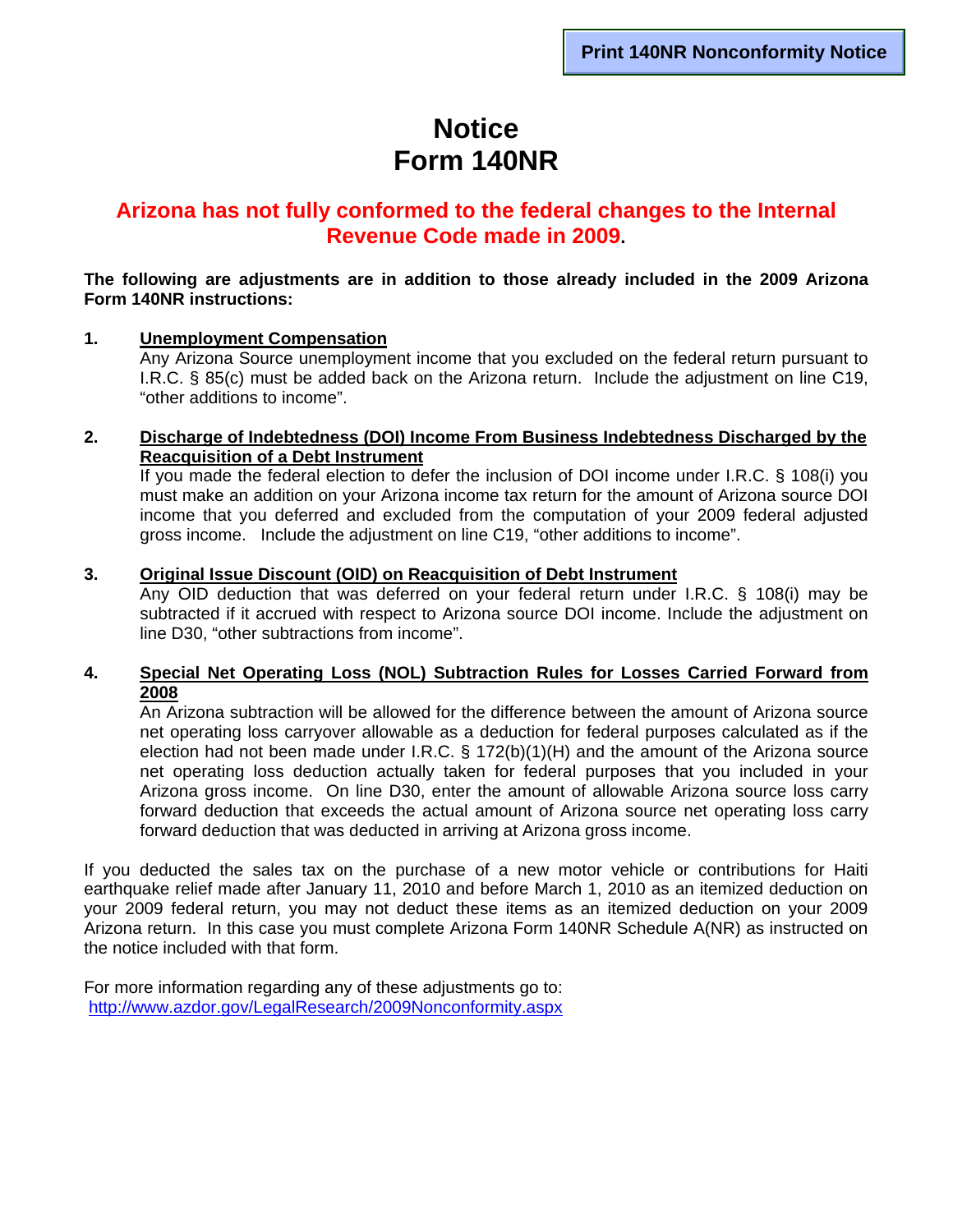**Nonresident Personal Income Tax Return ARIZONA FORM**

#### $\blacksquare$ **82F Check box 82F if fi ling under extension**  $\mathcal{L}$  First Name  $\mathcal{L}$  Last Name Your Social Security No. 1 and 1 and 1 and 1 and 1 and 1 and 1 and 1 and 1 and 1 and 1 and 1 and 1 and 1 and 1 and 1 and 1 and 1 and 1 and 1 and 1 and 1 and 1 and 1 and 1 and 1 and 1 N O T I C E

Print Calculat **Reset** 

FOR



**29** Credits from Arizona Form 301, line 59, or Forms 321, 322 and 323 if Form 301 is not required ........................................ **29** 00 **30** Credit type: *Enter form number* of each credit claimed ................ **30** click on the PRINT button.

Aid to Education (*entire* **refund only**) .................... **41** 00 Arizona Wildlife ................... **42** 00 Citizens Clean Elections ........ **43** 00 Child Abuse Prevention ....... **44** 00 Domestic Violence Shelter ..... **45** 00 National Guard Relief Fund . **46** 00 Neighbors Helping Neighbors **47** 00 Special Olympics ................. **48** 00 Veterans' Donations Fund ...... **49** 00 Political Gift ......................... **50** 00 **36** Total payments: *Add* lines 33 through 35 ................................................................................................................................. **36** 00 **37 TAX DUE:** If line 32 is larger than line 36, *subtract* line 36 from line 32, and *enter amount of tax due. Skip lines 38, 39 and 40* ............. **37** 00 **38 OVERPAYMENT:** If line 36 is larger than line 32, *subtract* line 32 from line 36, and *enter amount of overpayment* ............................. **38** 00 Clicking the PRINT buttor. **40** Balance of overpayment: *Subtract* line 39 from line 38 ............................................................................................................. **40** 00 **41 - 50 Voluntary Gifts T** one last time and **Estimated payment penalty and MSA with and MSA with and MSA with and MSA with and MSA with and MSA 53** *Check applicable boxes:* **531** Annualized/Other **532** Farmer or Fisherman **533** Form 221 attached **534** MSA Penalty update the barcode. **55 REFUND:** *Subtract* line 54 from line 40. If less than zero, *enter amount owed on line 56* ................................................................ **55** 00 will perform the calculations

**56 AMOUNT OWED:** *Add* lines 37 and 54. *Make check payable to* **Arizona Department of Revenue;** *include SSN* **on payment** ....... **56** 00

N O T I C E

**S** Savings

**<sup>98</sup> <sup>C</sup>** Checking or

**Direct Deposit of Refund:** *Check box 55A* if your deposit will be ultimately placed in a **foreign account**; *see instructions*. ........ **55A** ROUTING NUMBER ACCOUNT NUMBER

1250 v1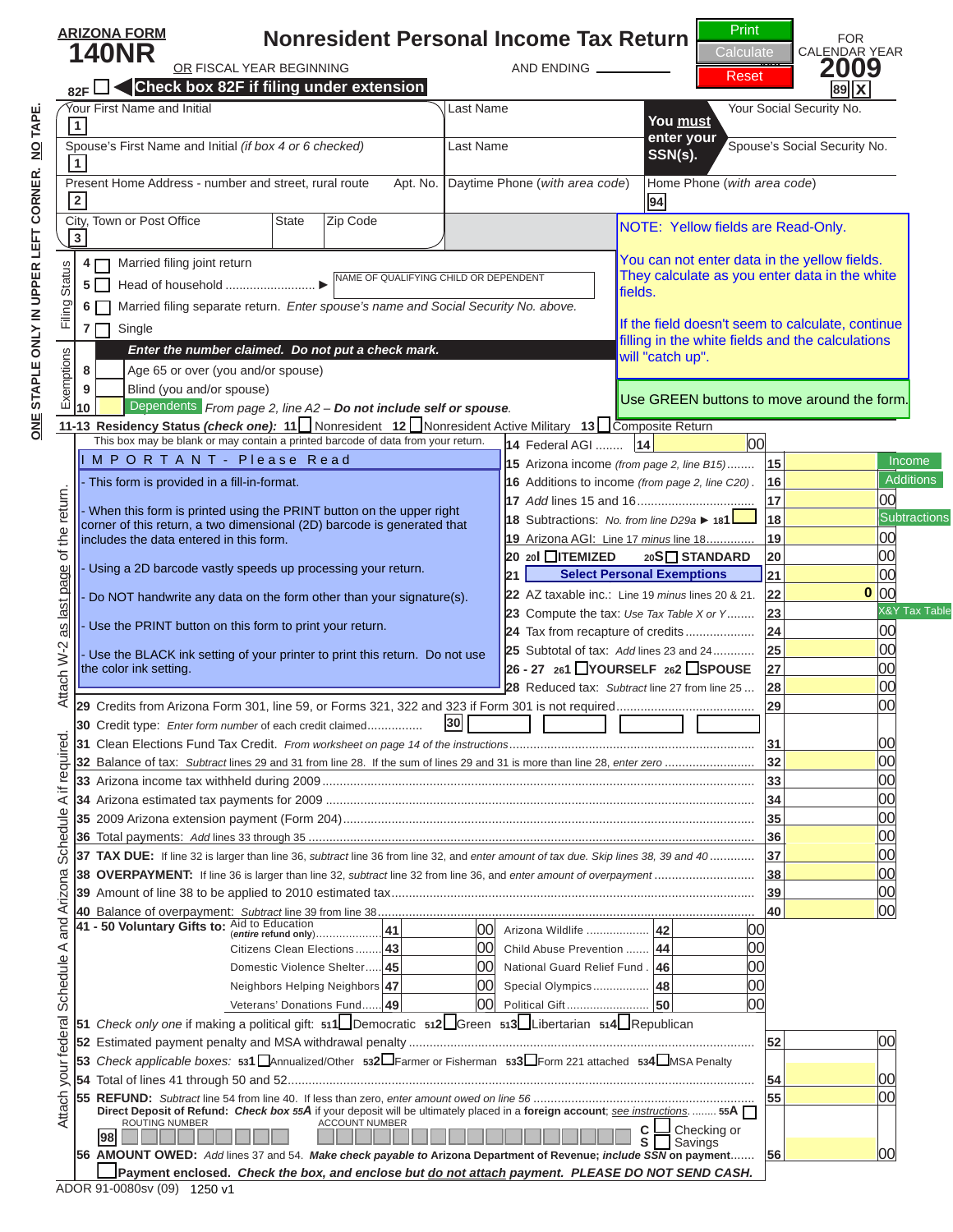# **PART A: Dependents - do not list yourself or spouse A2** *Enter total number of persons listed in A1* here and on the front of this form, box 10 ..........................................TOTAL **A2 A3** N O T I C E N O T I C E



**0**

**0**

<u>B B WAGES, SALARIES, SALARIES, SALARies, SALARies, etc. ........................</u> **B5** Interest ..................................................................................................................................... **B5** 00 00 **B6** Dividends ................................................................................................................................. **B6** 00 00 **B** This is NII 1 a complato roturn this is NOT a complete return. **B9** Gains (or losses) *from federal Schedule D* .............................................................................. **B9** 00 00 If you are viewing this message,

**C18** Total depreciation included in Arizona gross income ....................................................................................................... **C18** 00 **C19** Other additions to income. *See instructions and attach your own schedule* ............................................................................ **C19** 00 To print a completed return: **PART D: Subtractions from Income D21 Age 65 or over. Age 65 or over.** Age 65 or over. The number is a set of the number of the number in box 8, page 1, and 8, page 1, page 1, page 1, page 1, page 1, page 1, page 1, page 1, page 1, page 1, page 1, page 1, **D22** Exemption: Blind. *Multiply* the number in box 9, page 1, by \$1,500 ............................................... **D22** 00 click on the PRINT button.

**D25** *Multiply line D24 by the percentage on line B16, and enter the result* ............................................................................. **D25** 00

**B16** Arizona percentage: *Divide* line B15 by line B14, and *enter the result (not over 100%)* ............................................................. **B16** %

**D27** Arizona state lottery winnings included on line B11 in the ARIZONA column (up to \$5,000 only) ................................... **D27** 00 **D28** Agricultural crops contributed to Arizona charitable organizations .................................................................................. **D28** 00 **D29** Construction of an energy effi cient residence. *See page 10 of the instructions. Enter number then amount .....* **D29a D29** 00 Clicking the PRINT button **D31** Total: *Add lines D25 through D30. Enter here and on the front of this form, line 18* ............................................................... **D31** 00 **Part E: Last Name(s) Used in Prior Years** *– if different from name(s) used in current year* I have read this return and any attachments with it. Under penalties of perjury, I declare that to the best of my knowledge and belief, they are true, correct and complete. Declaration of preparer (other than taxpayer) is based on all information of which preparer has any knowledge. one last time and SPOUSE IN A SIGNATURE DATE OF A SIGNATURE DATA PAID PREPARER'S SIGNATURE DATE FIRM'S NAME (PREPARER'S IF SELF-EMPLOYED) will perform the calculations update the barcode.

# ADOR 91-0080sv (09) **AZ Form 140NR (2009)** Page 2 of 2 N O T I C E Return to Page 1